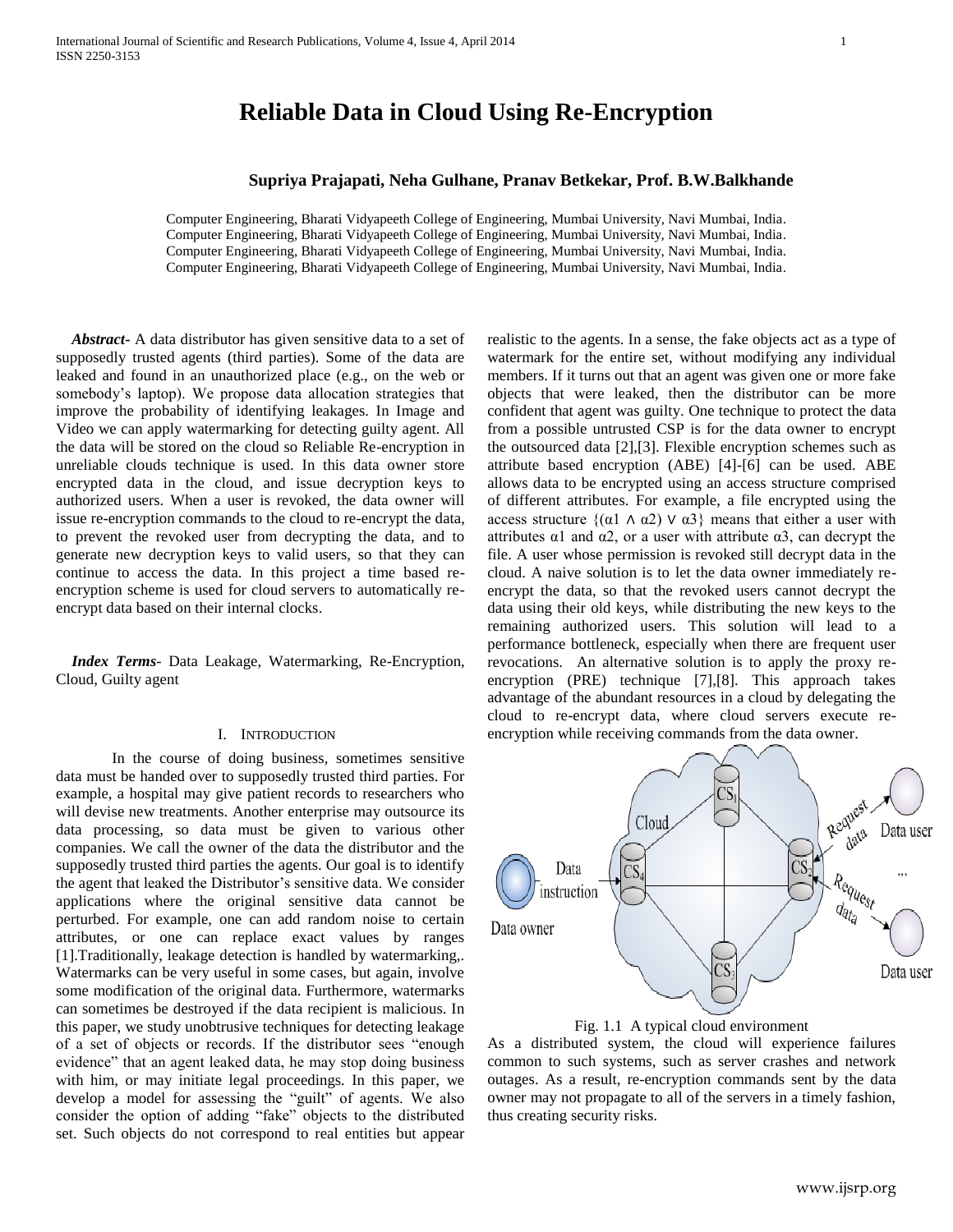Our goal is to detect when the distributor's sensitive data has been leaked by agents, and if possible to identify the agent that leaked the data.

Perturbation is a very useful technique where the data is modified and made "less sensitive" before being handed to agents. We develop unobtrusive techniques for detecting leakage of a set of objects or records. In this section we develop a model for assessing the "guilt" of agents. We also present algorithms for distributing objects to agents, in a way that improves our chances of identifying a leaker. Finally, we also consider the option of adding "fake" objects to the distributed set. Such objects do not correspond to real entities but appear realistic to the agents. In a sense, the fake objects acts as a type of watermark for the entire set, without modifying any individual members. If it turns out an agent was given one or more fake objects that were leaked, then the distributor can be more confident that agent was guilty. We also propose a reliable re-encryption scheme in unreliable clouds (R3 scheme for short). R3 is a time-based re-encryption scheme, which allows each cloud server to automatically re-encrypt data based on its internal clock. The basic idea of the R3 scheme is to associate the data with an access control and an access time. Each user is issued keys associated with attributes and attribute effective times. The data can be decrypted by the users using the keys with attributes satisfying the access control, and attribute effective times satisfying the access time. Unlike the commanddriven re-encryption scheme, the data owner and the CSP share a secret key, with which each cloud server can re-encrypt data by updating the data access time according to its own internal clock. Even through the R3 scheme relies on time, it does not require perfect clock synchronization among cloud servers. Classical clock synchronization techniques that ensure loose clock synchronized in the cloud are sufficient. The main contributions are as follows

- 1) We propose an automatic, time-based, proxy reencryption scheme suitable for cloud environments with unpredictable server crashes and network outages.
- 2) We extend an ABE scheme by incorporating timestamps to perform proxy re-encryption.
- 3) Our solution does not require perfect clock synchronization among all of the cloud servers to maintain correctness.

## III. IMPLEMENTATION OF CLOUD

Implementation is the stage of the project when the theoretical design is turned out into a working system. Thus it can be considered to be the most critical stage in achieving a successful new system and in giving the user, confidence that the new system will work and be effective. The implementation stage involves careful planning, investigation of the existing system and it's constraints on implementation, designing of methods to achieve changeover and evaluation of changeover methods.

# IV. DATA LEAKAGE DETECTION AND CLOUD **MODULES**

## Data leakage detection modules:

1.Data Allocation Module:

 The main focus of our project is the data allocation problem as how can the distributor "intelligently" give data to agents in order to improve the chances of detecting a guilty agent, Admin can send the files to the authenticated user, users can edit their account details etc. Agent views the secret key details through mail. In order to increase the chances of detecting agents that leak data.

### 2. Fake Object Module:

 The distributor creates and adds fake objects to the data that he distributes to agents. Fake objects are objects generated by the distributor in order to increase the chances of detecting agents that leak data. The distributor may be able to add fake objects to the distributed data in order to improve his effectiveness in detecting guilty agents. Our use of fake objects is inspired by the use of "trace" records in mailing lists. In case we give the wrong secret key to download the file, the duplicate file is opened, and that fake details also send the mail. Ex: The fake object details will display.

#### 3. Optimization Module:

 The Optimization Module is the distributor's data allocation to agents has one constraint and one objective. The agent's constraint is to satisfy distributor's requests, by providing them with the number of objects they request or with all available objects that satisfy their conditions. His objective is to be able to detect an agent who leaks any portion of his data. User can be able to lock and unlock the files for secure.

#### 4. Data Distributor:

 A data distributor has given sensitive data to a set of supposedly trusted agents (third parties). Some of the data is leaked and found in an unauthorized place (e.g., on the web or somebody's laptop). The distributor must assess the likelihood that the leaked data came from one or more agents, as opposed to having been independently gathered by other means. Admin can be able to view the which file is leaking and fake user's details also.

## 5.Image & Video Watermarking:

 Watermarking is a technique used to hide data or identifying information within digital multimedia With the advent of internet, creation and delivery of digital data (images, video and audio files) has grown many fold. With this, issues like protection of rights of the content and proving ownership arises. Digital image watermarking came as a technique and a tool to overcome shortcomings of current copyright laws for digital data .

Cloud modules: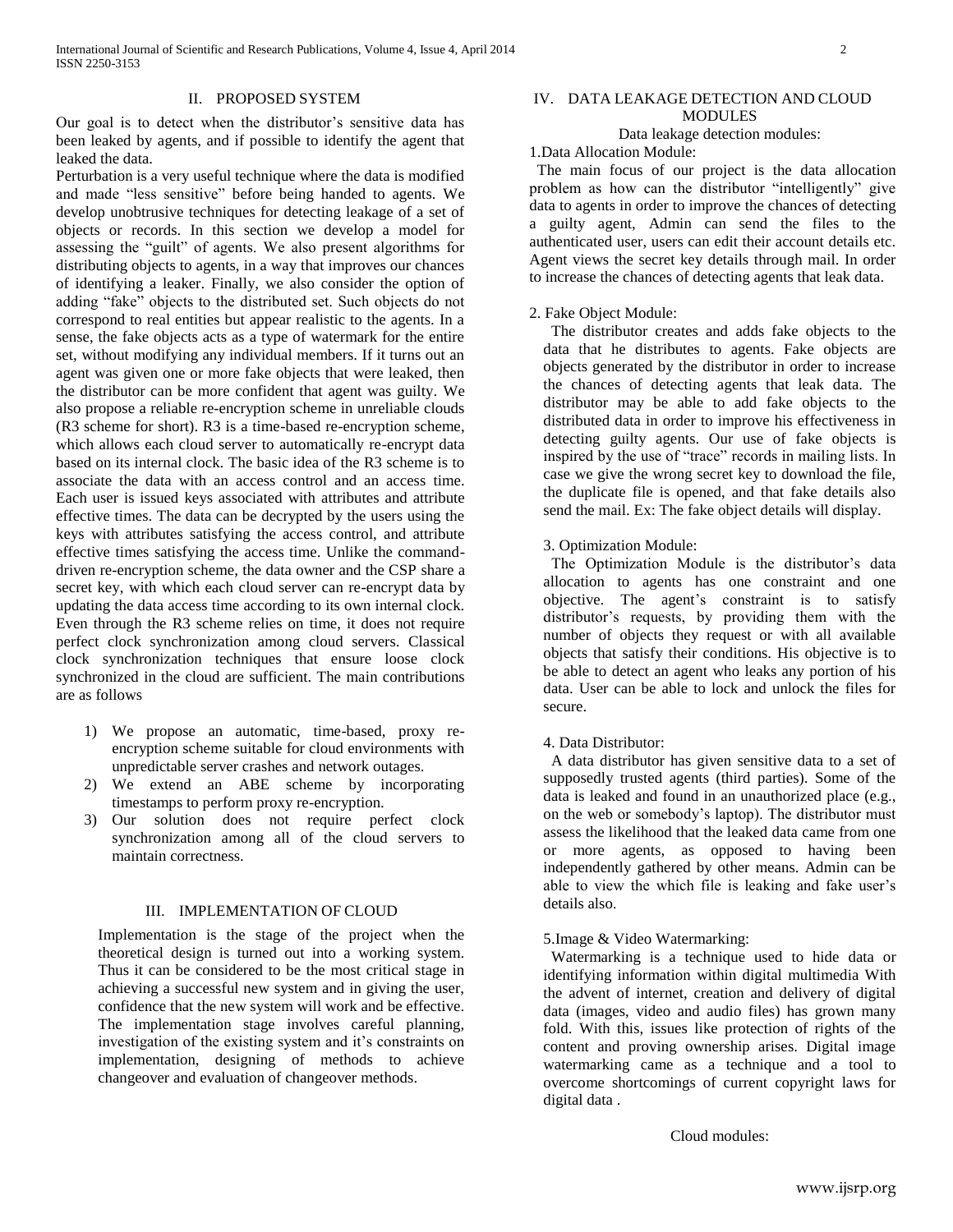## 1.Intuition:

 The data owner will first generate a shared secret key to the CSP. Then, after the data owner encrypts each file with the appropriate attribute structure and time slice, the data owner uploads the file in the cloud. The CSP will replicate the file to various cloud servers. Each cloud server will have a copy of the shared secret key.

## 2. Data owner initialization:

 The data owner runs the Setup function to initiate the system. When the data owner wants to upload file F to the cloud server, it first defines an access control A for F, and then determines the current time slice TSi. Finally, it runs the Encrypt function with A and TSi to output the ciphertext. When the data owner wants to grant a set of attributes in a period of time to data user Alice, it runs the GenKeyfunction with attributes and effective times to generate keys for Alice.

#### 3.Data user read data:

 When data user Alice wants to access file F at TSi, she sends a read command R(F) to the cloud server, where F is the file name. On receiving the read command  $R(F)$ , the cloud server runs the ReEncryptfunction to reencrypt the file with TSi. On receiving the ciphertext, Alice runs the Decrypt function using keys satisfying A and TSito recover F.

## 4.Attribute based encryption (ABE):

 ABE allows data to be encrypted using an access structure comprised of different attributes. Instead of specific decryption keys for specific files, users are issued attribute keys. Users must have the necessary attributes that satisfy the access structure in order to decrypt a file.

V. GUI



# VI. DESIGN AND IMPLEMENTATION



Fig 1.2 Flow chart